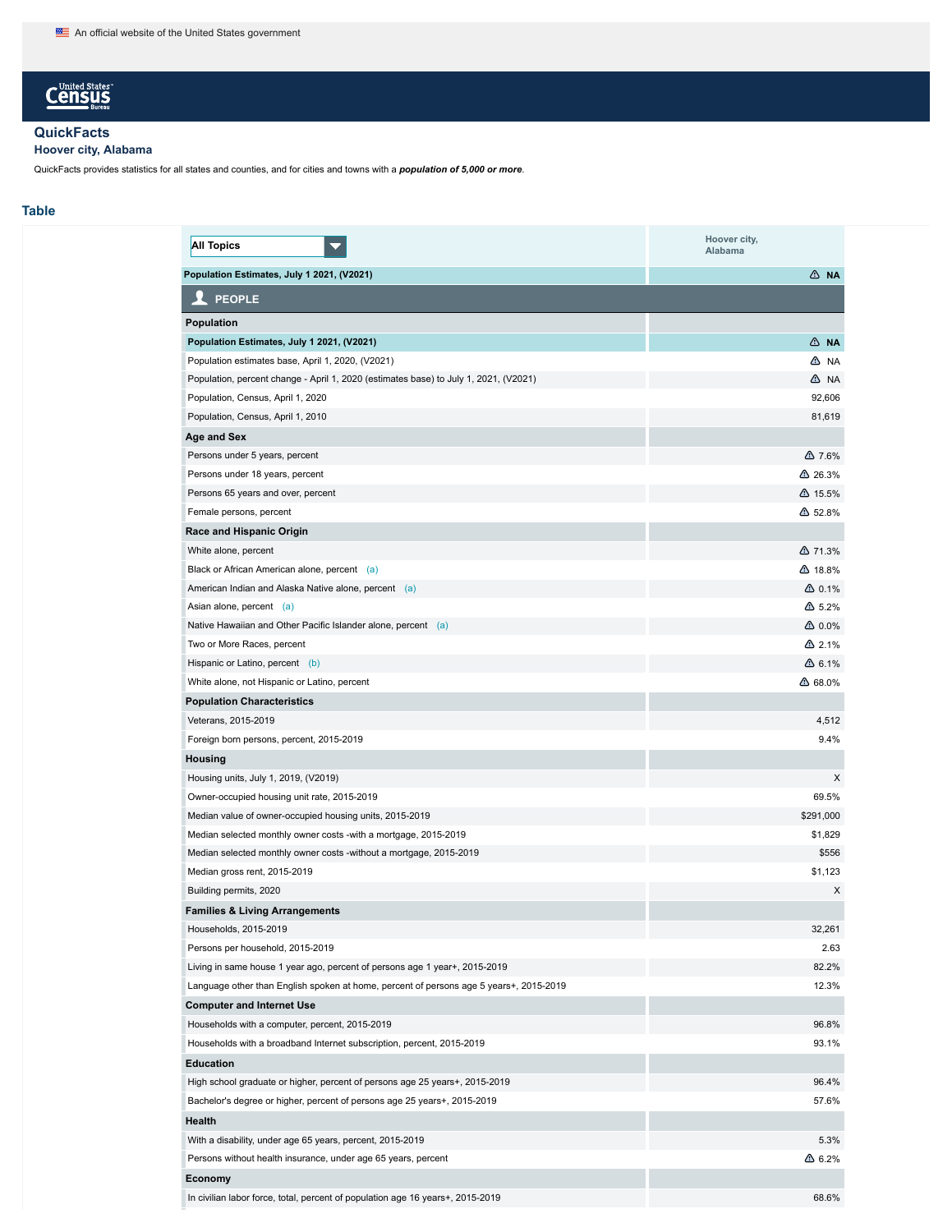| In civilian labor force, female, percent of population age 16 years+, 2015-2019 | 61.3%            |
|---------------------------------------------------------------------------------|------------------|
| Total accommodation and food services sales, 2012 (\$1,000) (c)                 | 244,514          |
| Total health care and social assistance receipts/revenue, 2012 (\$1,000) (c)    | 277,598          |
| Total manufacturers shipments, 2012 (\$1,000) (c)                               | 49,729           |
| Total retail sales, 2012 (\$1,000) (c)                                          | 2,425,669        |
| Total retail sales per capita, 2012 (c)                                         | \$29,081         |
| <b>Transportation</b>                                                           |                  |
| Mean travel time to work (minutes), workers age 16 years+, 2015-2019            | 23.8             |
| <b>Income &amp; Poverty</b>                                                     |                  |
| Median household income (in 2019 dollars), 2015-2019                            | \$89,452         |
| Per capita income in past 12 months (in 2019 dollars), 2015-2019                | \$45,531         |
| Persons in poverty, percent                                                     | $\triangle$ 6.2% |
| <b>BUSINESSES</b>                                                               |                  |
| <b>Businesses</b>                                                               |                  |
| Total employer establishments, 2019                                             | X                |
| Total employment, 2019                                                          | X                |
| Total annual payroll, 2019 (\$1,000)                                            | X                |
| Total employment, percent change, 2018-2019                                     | X                |
| Total nonemployer establishments, 2018                                          | X                |
| All firms, 2012                                                                 | 7,982            |
| Men-owned firms, 2012                                                           | 4,402            |
| Women-owned firms, 2012                                                         | 2,471            |
| Minority-owned firms, 2012                                                      | 1,371            |
| Nonminority-owned firms, 2012                                                   | 6,147            |
| Veteran-owned firms, 2012                                                       | 831              |
| Nonveteran-owned firms, 2012                                                    | 6,551            |
| ⊕<br><b>GEOGRAPHY</b>                                                           |                  |
| Geography                                                                       |                  |
| Population per square mile, 2010                                                | 1,730.6          |
| Land area in square miles, 2010                                                 | 47.16            |
| <b>FIPS Code</b>                                                                | 0135896          |